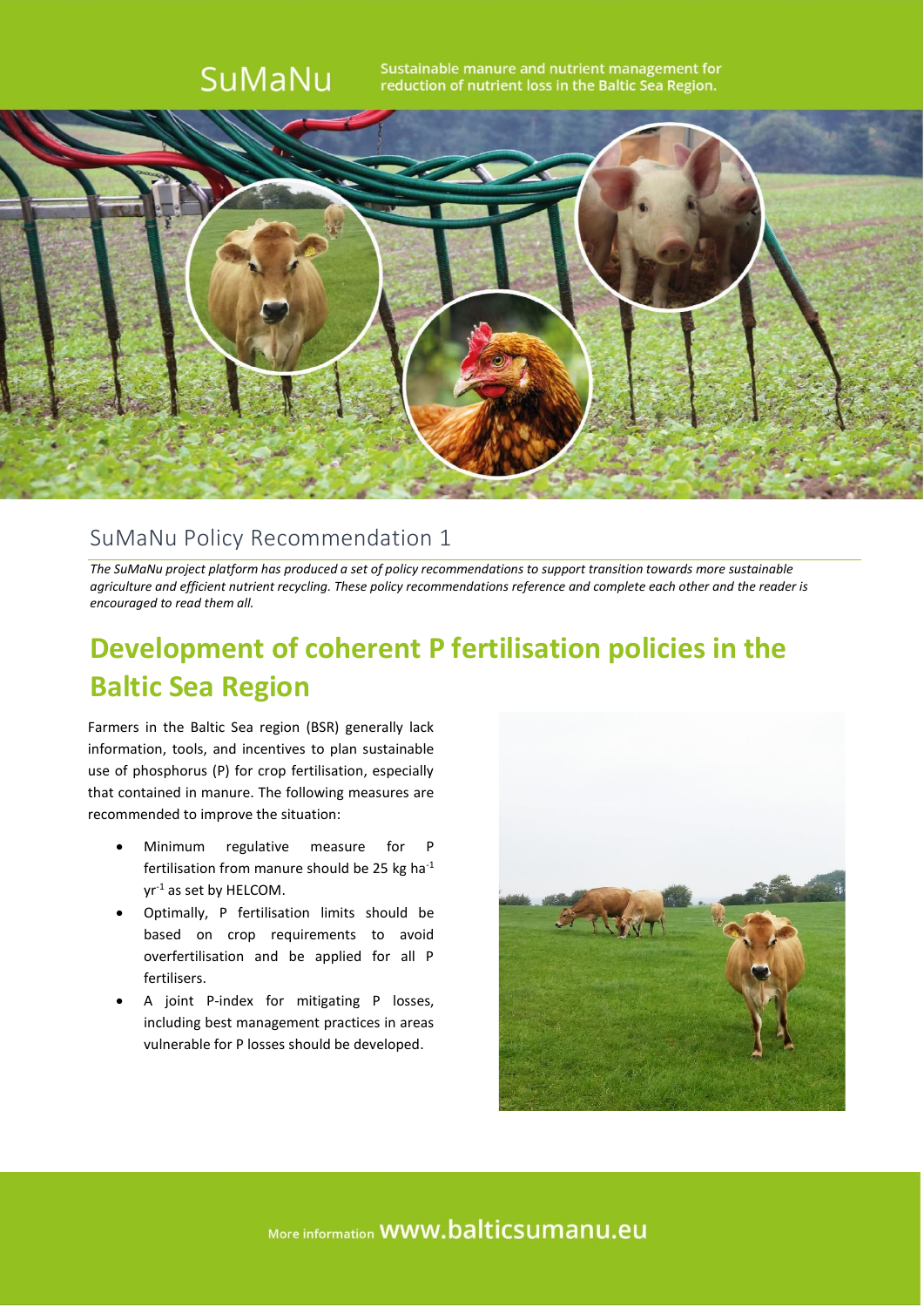## **Background**

Currently, most countries in the BSR are lacking regulation of P fertilisation. It is generally assumed that the cost of mineral P fertilisers will economically deter from overuse, although without reliable P fertilisation guidelines this assumption is questionable. Manure use, on the other hand, tends to lead to overfertilisation with P. Manure is most often spread according to its N content, partly since N is the nutrient crops need the most of and partly because it minimises the need to transport manure to distant fields. However, since manure has a lower N:P ratio than what most crops require, spreading based on N results in applying more P than the crops can take up. This leads to a P surplus and subsequent increased risk for P losses to waterways.

There are practices and technologies that can help improve the N:P ratio in manure or separate out a P rich fraction that can be used where P is needed (see policy recommendation 4 for details), but there are essentially no incentives for implementing these practices and they are generally not done. Unfortunately, recommendations and voluntary measures alone will not solve the problems with significant regional surplus of P in areas with livestock production. Regulations are needed to steer towards more sustainable P use.

#### **Regulation of P fertilisation**

Adopting a flat rate maximum P application limit is the most basic regulatory measure to help the situation, even though it can still lead to overfertilisation. An advantage of the flat rate measure is that it is relatively easy to enforce through permitting, as it restricts the number of livestock allowable for a given amount of land available for spreading manure. There are other regulatory methods that could lead to greater control of P fertilisation, however these also tend to be more complex to implement and enforce. HELCOM has set an annual flat rate maximum limit of 25 kg P ha $^{-1}$  yr $^{-1}$  from all manure. However, it has not been adopted in many countries.

This flat rate should be the bare minimum regulatory measure for P fertilisation and must be adopted by all BSR countries that currently do not have stricter P regulation.

#### **Crop based P guidelines**

Fertilising all crops with the maximum flat rate of P described above will still result in overfertilisation for most crops, and it does not provide any guidance for economical fertilisation with mineral P.

National guidelines for economically optimum P fertilisation should be developed in all BSR countries and promoted for fertilising with both mineral and manure P. Providing economically optimum guidelines will gain farmer confidence, lead to better nutrient use efficiency and result in decreased P loss. Guidelines for each crop should be given for a range of expected yields based on soil P status, soil pH, cost of mineral fertilisers and other relevant parameters. These P fertilisation guidelines should then be the basis for fertilisation planning (see Policy Recommendation 2).

## Development and use of P-indices

Despite the use of guidelines for P fertilisation and standard values for manure P (see Policy Recommendation 3), a risk for P losses remains depending on circumstances such as field slope, soil type, soil P status, geological characteristics, and cultivation systems. P-indices are tools that offer integrated approaches to estimate the risk for P loss from agricultural soils. A coherent P-index model would provide a tool for reducing P losses in the BSR by targeting mitigation measures to the locations where they are most effective. P-indices could be used for adjusting guidelines for P fertilisation based on the assessed risks for losses.